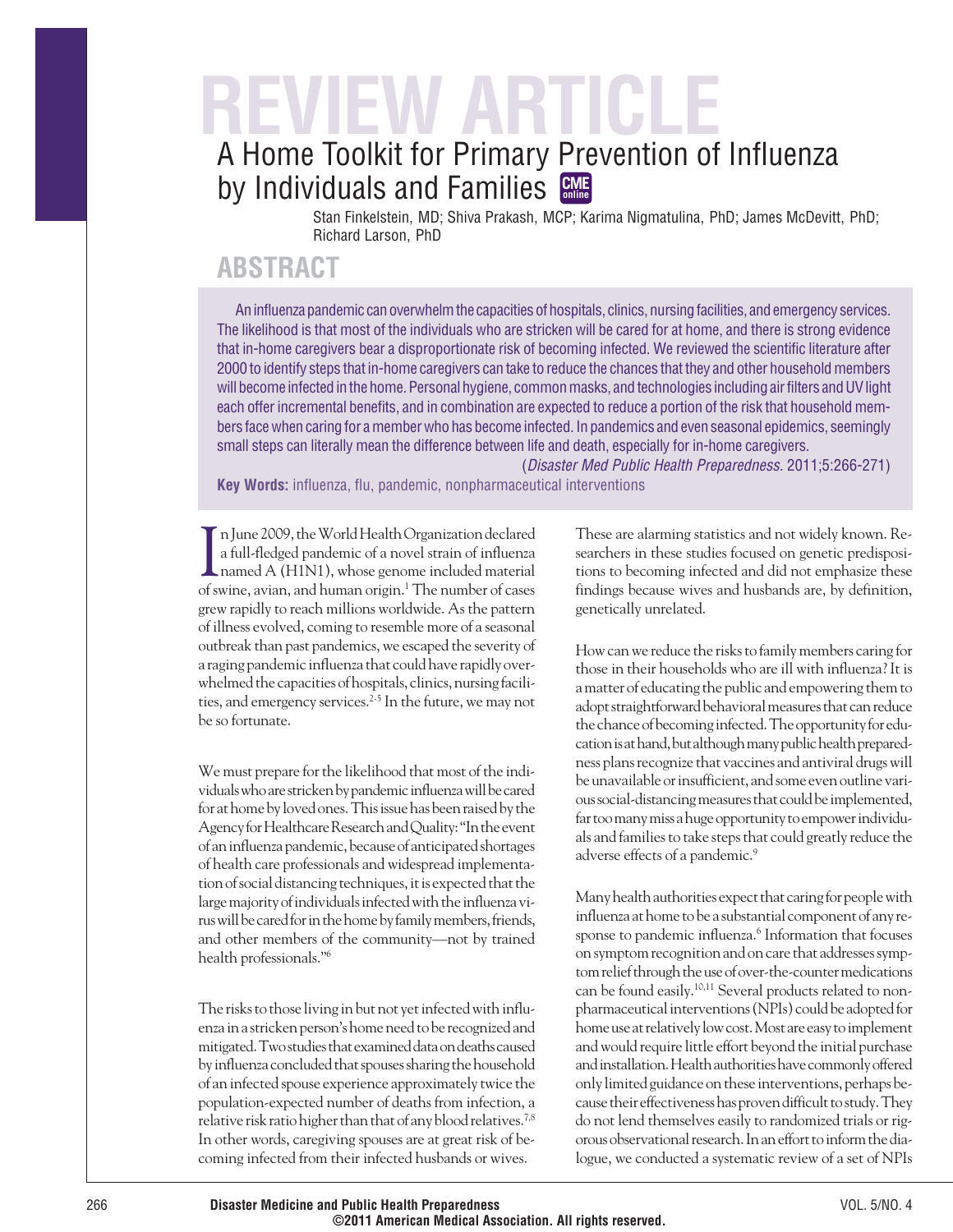that could offer great benefit in reducing the spread of infectious illness within indoor spaces, such as households.

#### **LITERATURE REVIEW**

We conducted a systematic review of the scientific literature to elucidate what is known about the effectiveness of the following NPIs in reducing the spread of infectious illness: hand hygiene, surgical masks, air filtration and ventilation, disinfecting UV light, and temperature and humidity control. To capture published studies that may have appeared in outlets outside medicine and the life sciences, we searched 20 databases that were available in our libraries that covered the natural and social sciences, engineering, and management. The databases included PubMed, Web of Science, Social Science Citation Index, and EconLit.

Our aim was to identify credible information from studies that included laboratory experiments or simulations of virus transmission, human studies of infectious disease transmission in closed indoor spaces, and databased, historical reports of the effects of NPI use in past outbreaks of respiratory illness. The search terms and phrases used were based on the names of the NPIs listed above. The original search was conducted in early 2009 and focused on articles published in 2000 or later but also captured a number of seminal reports that had been published earlier. A second search was conducted in August 2010 to ensure that we had identified additional relevant information that was reported in the context of the recent H1N1 outbreak.

Using this process, we identified approximately 200 articles, and among these, we focused on a subset of 40 that we considered especially relevant to our objectives. Each of the articles we drew upon to formulate our recommendations met some or all of the following criteria: published in peer-reviewed journal, captured in a published systematic review, widely cited in later articles, and referenced in government publications. In addition, all of the articles we used contained insights that, in our judgment, followed from research conducted with suitable scientific rigor. We also examined the lists of references that appeared in these publications. The subset included 10 systematic reviews, each of which addressed some of the NPIs whose effectiveness we were examining. The original research covered in this body of work reported a range of quantitative metrics that could be used to assess the effectiveness of the selected NPIs.We were interested mainly in the "broader picture," qualitative insights supporting the plausibility that each NPI offered benefits in mitigating the spread of infectious disease within a home.

### **HOW THE INFLUENZA VIRUS IS TRANSMITTED**

The mechanism of virus transport from its release to when it infects a new host is still not well understood. Three different possible mechanisms of spread are commonly described: direct contact, indirect contact, and airborne spread.12 A review of how the influenza virus spreads helps emphasize the preventive value of NPIs.

# **TABLE 1**

| <b>Possible Benefits From Nonpharmaceutical Interventions</b> |                   |   |                                       |  |
|---------------------------------------------------------------|-------------------|---|---------------------------------------|--|
|                                                               | <b>Can Block?</b> |   |                                       |  |
| Intervention                                                  |                   |   | Large Droplet Airborne Droplet Nuclei |  |
| Hand hygiene                                                  | X                 |   |                                       |  |
| Masks                                                         | Χ                 | 2 |                                       |  |
| Ventilation/HEPA filtration                                   | X                 | χ |                                       |  |
| Exhaust fan                                                   | Χ                 | 2 | っ                                     |  |
| UV light                                                      | χ                 | χ |                                       |  |
| Temperature, humidity control                                 | x                 |   |                                       |  |

HEPA=high-efficiency particulate air; UV=UV.

The virus is spread by the emission of virus-containing particles from the nose and mouth of ill individuals when they cough, sneeze, talk, or breathe. Some of these particles may be aerosols that are suspended in air for long periods and can be carried in the atmosphere directly to susceptible individuals.<sup>13</sup> Severely limited ventilation, often found in enclosed spaces such as patient care rooms, makes it much easier for these aerosols to intensify, be inhaled, and directly infect the tissues of others' lower respiratory tracts.14

Large emission particles are often launched by coughs or sneezes. Laden with virus, the particles travel short distances and may either directly contact a susceptible person or settle on surfaces.12,14 Once deposited on a surface, the influenza virus can survive for up to 48 hours, and subsequently infect the upper respiratory tissues in the eyes, noses, mouths, and throats of healthy individuals who touch these surfaces and then touch their faces.15 Some of the moisture in large particles can evaporate, producing smaller particles called droplet nuclei, which pose risks similar to those of other smaller particles that remain airborne.12 These small virus-laden particles can remain suspended for long periods of time, travel with air currents, be inhaled, and infect upper respiratory tissues.<sup>16,17</sup> They may settle eventually and contaminate surfaces, posing a risk for secondary contact transmission.

Once influenza-containing particles are released into the environment, the spread of influenza is dependent on the physical and biological decay of the influenza virus. Physical decay refers to mechanisms that remove viruses from the environment (ie, filtration or dilution). Biological decay results from factors that inactivate the virus and prevent it from causing infection (ie, relative humidity, disinfectants, UV [UV] C light). The ability of virus-containing particles to infect susceptible individuals decreases with NPIs that use these decay mechanisms and other interventions that block or remove the virus. These interventions include disinfectants, mechanical barriers, and negative air pressure, which can reduce the chances of infection. Table 1 summarizes the possible benefits offered by these NPIs according to whether each has the capability to block large droplets, droplet nuclei, or airborne transmission.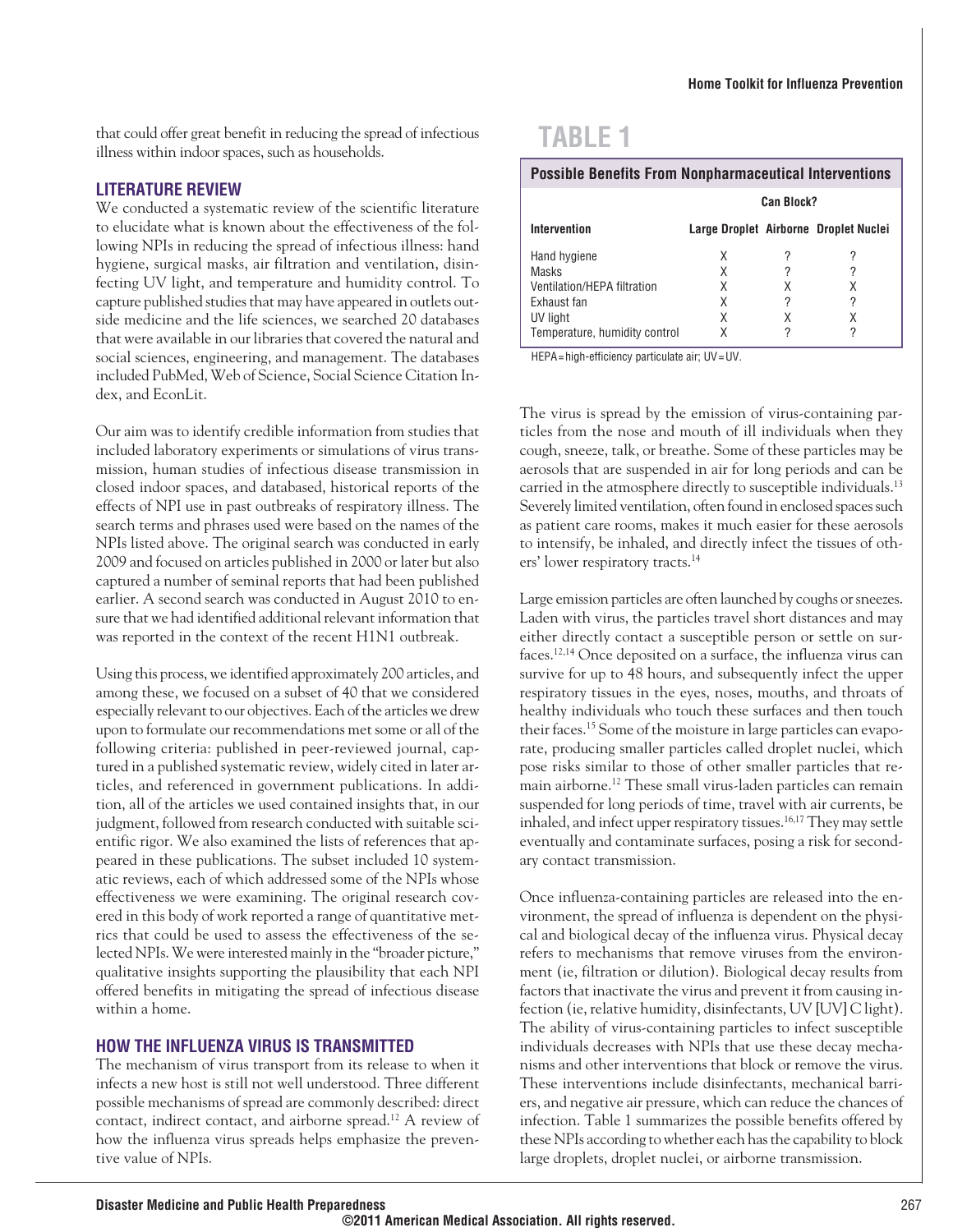## **NONPHARMACEUTICAL REMEDIES FOR THE HOME Hand Hygiene**

Hands are the common intermediary between infected objects or surfaces and the entry points into the body. Hand hygiene, therefore, offers great potential for preventing infection. Empirical studies, particularly in hospitals, day care centers, and schools, suggest that diligent washing and hand sanitizing can reduce infections by 20%-95%.18-24

Evidence and common sense suggest that the more time we spend washing our hands, the more pathogens we remove. A period of 20 seconds seems suitable for removal.<sup>25</sup> Common detergentbased soaps work, but alcohol-based hand sanitizers can be highly effective disinfectants because alcohol denatures virusassociated proteins.<sup>26</sup> One study showed that a 95% ethanolbased rub reduced the influenza virus to undetectable levels after 30 seconds of use, by which time hands would be completely dry.27

Hand soaps and sanitizers are inexpensive, pose minimal risks, and have been the object of widespread media campaigns, but how many people apply them for 20 seconds each time? Wearing surgical-type gloves when entering a patient care room also offers some protection to healthy members of a household. Of course, people wearing gloves must not touch their mouths, noses, or eyes while wearing them and must dispose of the gloves after each use.

## **Surgical Masks**

The home use of common surgical masks provide a modest benefit in pandemic influenza.<sup>28-30</sup> Although they probably do little to block fine aerosol transmission,<sup>31</sup> they may block some large, virus-containing particles that are emitted when a sick person sneezes or coughs. Some evidence suggests that a mask worn by an infected person reduces the speed of the air expulsed from the mouth or nose, limiting the distance traveled by large particles.32 A mask may prevent a healthy person from inhaling some large particles. Perhaps more significant is that it is much more difficult for a well person wearing a mask to transfer any virus particles from the hands to the more vulnerable nose and mouth and prevent secondary contact transmission.<sup>33</sup>

## **Air Filtration and Ventilation**

Empirical observations show a strong correlation between increased rates of infection and poorly circulated or ventilated air.14 Evidence also points to the effectiveness of specialized air handling and ventilation in reducing potential aerosol transmission of influenza.14 Some products are available at low cost and are easy to use.

The concentration of airborne virus particles is reduced with air circulation through a filter and/or with fresh air entering the room from outside.<sup>34</sup> High-efficiency particulate air (HEPA) filters, typically costing  $\leq$ \$100, work in most homes that are heated by forced-air or other climate-control and ventilation systems, and can remove nearly 98% of particles  $\geq 0.3$  µm.<sup>35</sup>

A portable air purifier can be used for circulation in homes heated by other methods and can be purchased for \$100-\$500 per unit.

Even a simple fan facing out the window of an enclosed patient care room can help remove the influenza virus by creating a slight negative pressure differential compared to that in other rooms in the home. With the room door slightly ajar, an outward-facing fan would transport air from the rest of the home though the patient care room to the outside. This action is presumed to reduce the leakage of infected air when the patient care room door is opened to other parts of the home,<sup>36</sup> and it reduces the concentration of airborne virus particles in the patient care room. This cleansing of the air presumably lessens the density of any aerosol virus particles, thereby reducing the chance of infecting a caregiver in the patient care room.

# **UV Light**

The C wavelength range of UV light has been found to be antimicrobial, with the potential to disinfect the air by inactivating virus-containing aerosols.<sup>37</sup> A hospital study found 2% and 19% rates of influenza in 2 comparable buildings with and without UV lights installed, respectively.<sup>38</sup> The effectiveness can double when there is a continuous source of cold air at the ceiling level, which sinks as warmer air rises and thus increases air circulation, creating greater exposure to the UV irradiation. A large room or ceiling fan also supports this effect.<sup>39</sup> Combining an exhaust fan, as described above, with another in the room to promote circulation may work the most effectively.

Installation of a UV light inside an existing forced-air heating, ventilation, and air conditioning system may provide the best results, but it could require reconfiguring the system, making installation expensive. A better option to mitigate influenza transmission within a household may be a portable, standalone air purifier with a HEPA filter that contains a UV lamp. Available units are in the \$180-\$370 range and commonly incorporate fans that funnel air from the room through the contained HEPA filter, expose it to the disinfecting UV lamp, and subsequently move the disinfected air out of the unit and into the room. In this way, the household can benefit from the use of UV light and HEPA filter air purification with minimum overhead costs and the advantage of portability within the home.

# **Temperature and Humidity Control**

Many influenza virus–survival studies and animal transmission models show that higher levels of both temperature and relative humidity are associated with reduced virus stability and are consistent with stronger and more effective host immune defenses, particularly in the early stages of the development of infection.40 Home room temperature typically can be regulated using a thermostat, within a narrow range, while continuing to maintain comfort. Humidity levels, which are typically low in the indoor environment during influenza season and conducive to influenza survival, can be increased with portable humidifiers. Desired levels of humidity (40%-60%) can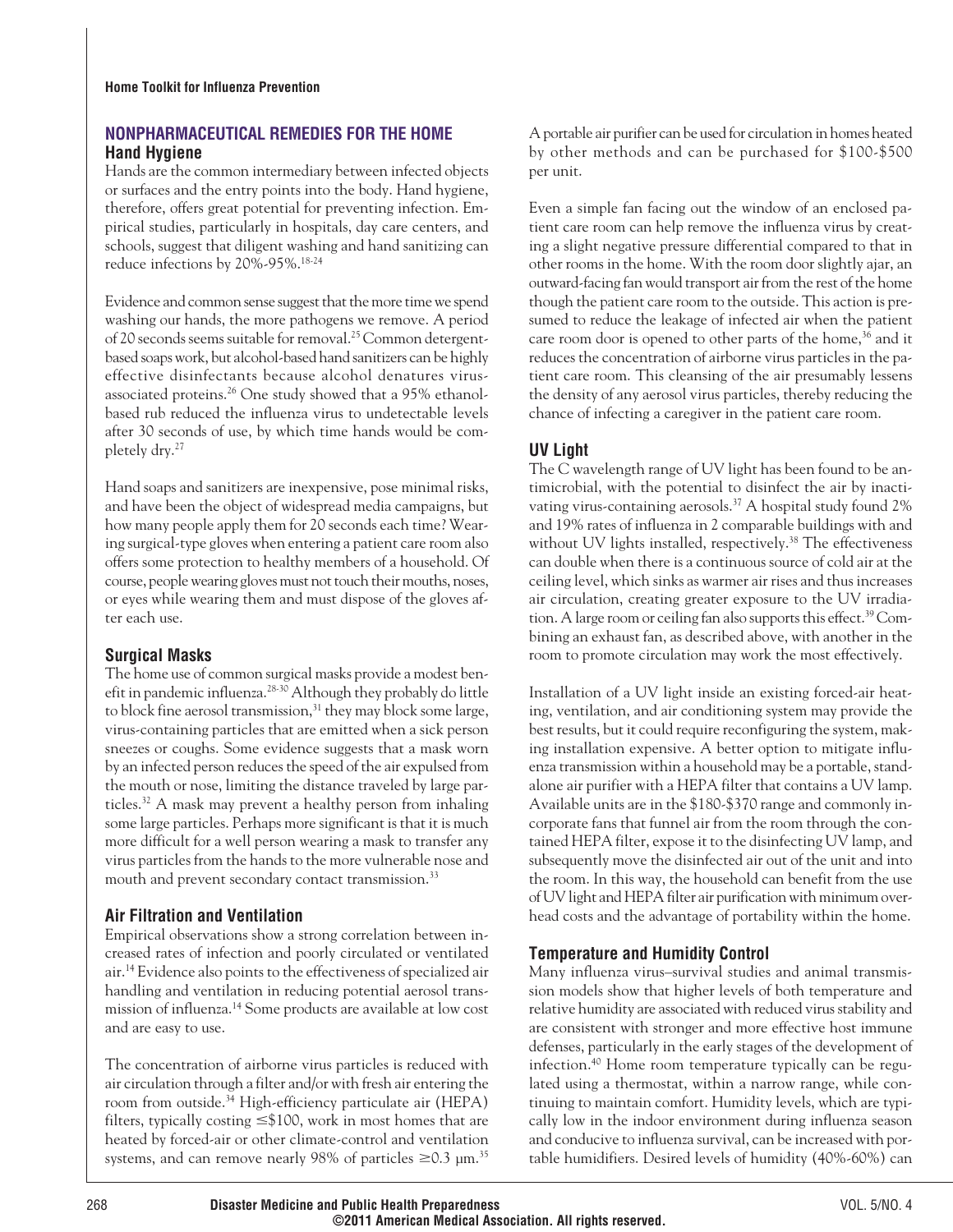be achieved through the use of portable humidifiers, which can be purchased for \$25-\$50.41

#### **Bathrooms**

Transmission of diseases found in bathrooms has long been recognized as a substantial risk. These shared spaces tend to be used disproportionately by people who are unwell and who can contaminate surfaces and ambient air.

Even flushing toilets can cause significant numbers of virus particles to become aerosolized, increasing risk of infection.<sup>42</sup> Although virus particles are associated with intestinal disorders, severe acute respiratory syndrome (SARS) was found in human feces, and a toilet flushed by a SARS-infected individual in a Hong Kong high-rise apartment building with faulty plumbing caused scores of other residents to become infected.<sup>42,43</sup> Novel H1N1 influenza has caused vomiting and diarrhea in about 40% of those infected and has been found in human intestines.44These circumstances may be special, but they are still worth considering when someone infected with influenza is cared for in the home.

Diligent preventive behavior would suggest dedicating a single bathroom to the exclusive use of the sick person in homes with multiple bathrooms. Consistent with our earlier discussions, certain other protective measures that pose little cost or risk may be helpful. The bathroom window should be left partly, if not completely, open. A ceiling exhaust fan, if present, should be kept in continuous operation. Being careful to avoid infection by wearing gloves and keeping air circulating outward, one should wipe down the patient care room with a virus-killing disinfectant at regular intervals to decontaminate surfaces.<sup>7</sup>

#### **COMMENT**

Consensus is growing that rapidly moving outbreaks of influenza would be susceptible to public health measures and individual behavioral changes if implemented quickly and with vigilance. "An important component of the current pandemic planning strategies in the United States and many other countries is to keep ill persons out of the hospital and have large numbers of them cared for at home, with the idea of avoiding the amplification of infections in hospitals seen with SARS in 2003 and with a range of other modern epidemics."45 Benefits would not be limited to global pandemics, and could prove useful in mitigating the transmission of seasonal influenza.

Each NPI discussed in this article could be a part of what we call "family-friendly" packages. Hand hygiene, use of surgical masks, air filtration and ventilation, germicidal UV light, and temperature and humidity control potentially offer great benefits in reducing the spread of illness within the home. Even if it is difficult to quantify the potential benefits of taking these steps, each measure contains a plausible rationale for how it would help. The environmental changes resulting from their implementation do not appear to pose measurable risks. The implementation costs can be sufficiently low that even a mod-

# **BOX**

#### **Influenza Dos and Don'ts**

#### **Things to Do and Not to Do**

- Wash hands frequently with hot water and soap for at least 30 seconds and dry thoroughly, particularly after shaking hands or coughing.
- Try not to touch your face with your hands.
- Practice careful bathroom etiquette.
- Avoid direct hand contact with surfaces that are likely to be contaminated.
- Hold meetings via telephone and e-mail when possible.
- Read and study http://www.ifh-homehygiene.org/2003/index.html

# **TABLE 2**

| Suggested Home Care Influenza Kit      |                         |  |  |
|----------------------------------------|-------------------------|--|--|
| <b>Items to Purchase</b>               | <b>Typical Cost, \$</b> |  |  |
| Detergent-based soap                   | 10                      |  |  |
| Alcohol-based hand sanitizer           | 10                      |  |  |
| Window fan                             | 40                      |  |  |
| UV light unit (some with HEPA filters) | 180-370                 |  |  |
| <b>HEPA filter system</b>              | $0 - 600$               |  |  |
| <b>Tissues</b>                         | 5                       |  |  |
| Face masks (25)                        | 10                      |  |  |
| Total, approximate                     | 250-1000                |  |  |

HEPA=high-efficiency particulate air; UV, UV.

est level of incremental benefit would make them attractive for individuals and families.

Our proposal goes well beyond existing guides and checklists (eg, www.pandemicflu.gov) that advise how to prepare for pandemics. An individual caring for a sick loved one is performing a role that is similar to that performed by a professional health provider, and, unless ameliorative steps are taken, he or she faces significant risk of being infected. The home caregiver would benefit from the same precautionary measures that are used in the hospital care setting. Although some of our suggested interventions are standard measures within the health care/ hospital setting, we propose extending existing recommendations to incorporate a small set of hardware-embodied interventions. A suitable air filter and exhaust fan would be 2 of the components; these could be used alone or in combination with UV light. These interventions can be implemented easily in the home, and families could benefit passively after a modest initial investment of time and money (as low as \$250; Table 2).

Health officials at all levels should publicize all of the NPIs mentioned in this article as examples of actions that individuals can take to prepare for an influenza pandemic. Merely announcing or promoting them will not be sufficient to ensure their adoption, however. Planning is needed to ensure that the components of these family-friendly packages are available in ad-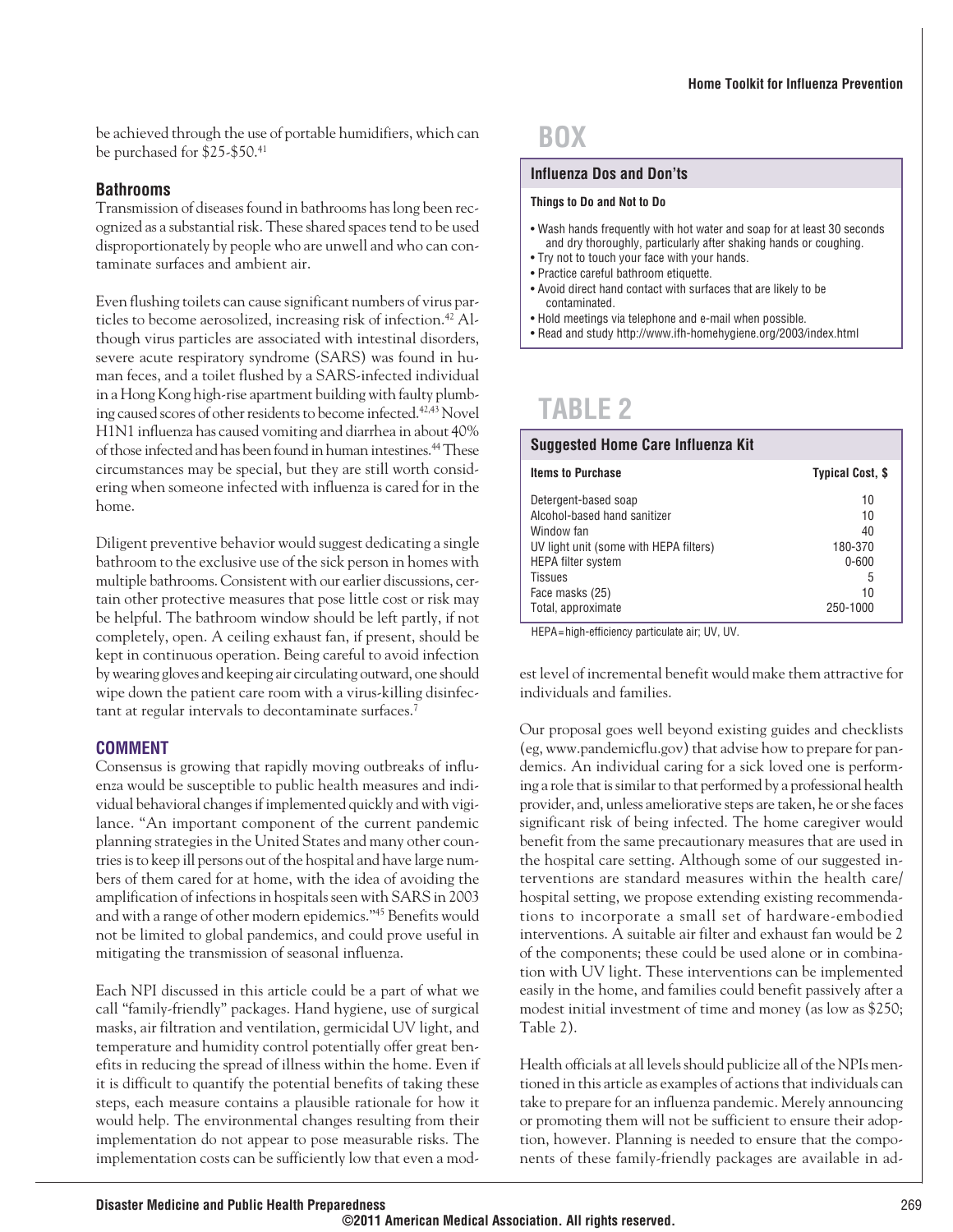#### **Home Toolkit for Influenza Prevention**

equate quantities to meet public health needs. Attention also should be paid to whether there should be special means of distribution during a public health emergency.

The packages must include fact sheets written in plain language, with details of how to use each option. Local print and electronic media can be enlisted to help disseminate this information. Establishing "auditing" organizations such as those that recommend ways to reduce energy consumption in private homes could go a long way toward assisting families in implementing these options.

Although the costs associated with adopting these NPIs will be modest for many families, they are certain to be outside the reach of others. Subsidies from prominent employers, local merchants, and some government agencies could be arranged to make these interventions accessible to families of lesser financial means. Emergency government funding, for example, through the Federal Emergency Management Agency for natural disasters, could be expanded to include assistance to people to prepare for pandemics. Even if a family purchases and uses all of the suggestions/products we propose, the total cost is a fraction of a single day of hospitalization. This fact alone argues for subsidies for those who cannot afford these steps, because the ultimate cost likely will be reduced.

Existing pandemic preparedness plans simply do not go far enough to encourage changes in individual behaviors to reduce the spread of disease. The commonsense measures we propose would help create an environment within the home that is less conducive to the spread of viral illness and would even help prevent commonly and seasonally occurring infectious diseases.

The risks to in-home caregivers, who are often spouses of those who are ill, must not be underestimated: "The significantly elevated RRs (Relative Risks) observed in spouses must be assigned entirely as resulting from shared exposure and/or environment, because spouses in an outbred population typically do not share common genetics."8 Similarly, researchers who focused exclusively on the 1918 influenza pandemic concluded that "the spouses of victims, often the only genetically unrelated member of the household, were paradoxically at the highest risk."7

When each influenza pandemic occurs, every incremental benefit is critical. Seemingly small steps can mean the difference between life and death.<sup>46</sup> Averaged across large populations, these steps almost surely result in fewer infections and deaths.

**Author Affiliations:** Drs Finkelstein, Nigmatulina, and Larson and Ms Prakash are with the Center for Engineering Systems Fundamentals, Engineering Systems Division, Massachusetts Institute of Technology; Dr McDevitt is with the Department of Environmental Health Exposure, Epidemiology and Risk Program, Harvard School of Public Health.

**Correspondence:** Address correspondence and reprint requests to Dr Stan Finkelstein, Center for Engineering Systems Fundamentals, Engineering Systems Division, Massachusetts Institute of Technology, Cambridge, MA 02139 (E-mail: snfinkel@mit.edu).

Received for publication December 5, 2009; accepted April 25, 2011.

The discussion and conclusions in this article are those of the authors and do not necessarily represent the views of the Alfred P. Sloan Foundation, the Centers for Disease Control and Prevention, the US Department of Health and Human Services, Harvard University, or the Massachusetts Institute of Technology.

Work on this manuscript was supported by the Alfred P. Sloan Foundation of New York under a grant entitled "Decision-Oriented Analysis of Pandemic Flu Preparedness & Response" and under a cooperative agreement with the Centers for Disease Control and Prevention, grant No. 1 PO1 TP000307-01 (LAMPS [Linking Assessment and Measurement to Performance in PHEP Systems]), awarded to the Harvard School of Public Health Center for Public Health Preparedness and the Massachusetts Institute of Technology Center for Engineering Systems Fundamentals.

**Author Disclosures:** The authors report no conflicts of interest.

**Acknowledgment:** The authors gratefully acknowledge the editorial assistance of Scott Cooper in the preparation of this manuscript.

## **REFERENCES**

- 1. *Pandemic Influenza Preparedness and Response—AWHO Guidance Document.* Geneva: World Health Organization; 2009.
- 2. Kimery AL. Hospital flu admissions highlights national "surge" deficit. Homeland Security Today. http://www.hstoday.us/briefings/daily-news -briefings/single-article/hospital-flu-admissions-highlights-national-surge -deficit/d00c2a5f5dc9b62b41b36e048ab50979.html. Published March 4, 2008. Accessed July 30, 2009.
- 3. Lam C, Waldhorn R, Toner E, Inglesby TV, O'Toole T. The prospect of using alternative medical care facilities in an influenza pandemic. *Biosecur Bioterror*. 2006;4(4):384-390.
- 4. Centers for Disease Control and Prevention. Long-term care and other residential facilities pandemic influenza planning checklist. http: //pandemicflu.gov/professional/hospital/longtermcarechecklist.html. Accessed June 10, 2008.
- 5. Avery GH, Lawley M, Garrett S, et al. Planning for pandemic influenza: lessons from the experiences of thirteen Indiana counties. *J Homeland Secur Emerg Manag*. 2008;5:1-24.
- 6. Knebel A, Phillips SJ, eds. Home Health Care During an Influenza Pandemic: Issues and Resources. AHRQ Publication No. 08-0018. Rockville, MD: Agency for Healthcare Research and Quality; 2008.
- 7. Gottfredsson M, Halldórsson BV, Jónsson S, et al. Lessons from the past: familial aggregation analysis of fatal pandemic influenza (Spanish flu) in Iceland in 1918. *Proc Natl Acad Sci U S A*. 2008;105(4):1303-1308.
- 8. Albright FS, Orlando P, Pavia AT, Jackson GG, Cannon Albright LA. Evidence for a heritable predisposition to death due to influenza. *J Infect Dis*. 2008;197(1):18-24.
- 9. Finkelstein S, Shiva P, Nigmatulina K, Kleiman T, Larson R. ) Pandemic influenza: non-pharmaceutical interventions and behavioral changes that may save lives. http://blossoms.mit.edu/video/larson2/larson2-state-plans .pdf. Accessed October 17, 2011.
- 10. Centers for Disease Control and Prevention. H1N1 flu. Home care guidance: physician directions to patient/parent. http://www.cdc.gov/h1n1flu /guidance\_homecare\_directions.htm. Accessed August 5, 2009.
- 11. Centers for Disease Control and Prevention. H1N1 flu. Interim guidance for novel H1N1 flu (swine flu): taking care of a sick person in your home. http://www.cdc.gov/h1n1flu/guidance\_homecare.htm. Accessed August 5, 2009.
- 12. Collignon PJ, Carnie JA. Infection control and pandemic influenza. *Med J Aust*. 2006;185(10)(Suppl):S54-S57.
- 13. Morawska L. Droplet fate in indoor environments, or can we prevent the spread of infection? *Indoor Air*. 2006;16(5):335-347.